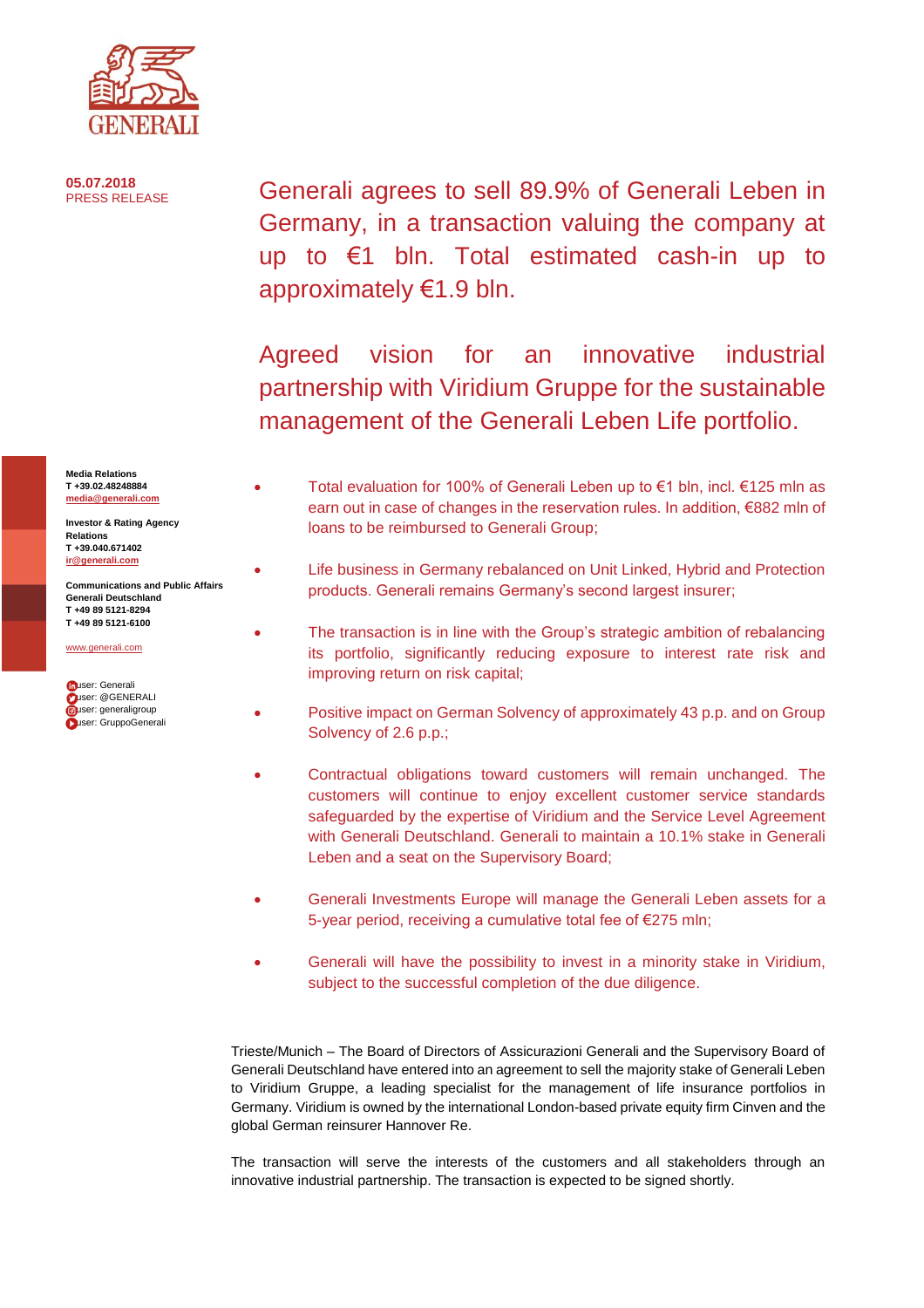

Generali Deutschland will sell 89.9% of Generali Leben to Viridium. The total evaluation for 100% of Generali Leben is up to € 1 billion, including €125 million as earn-out in case of changes in the rules regulating the allocation to ZZR1 reserves. Viridium will also reimburse €882 million of hybrid loans to Generali Group.

The transaction will improve the return on risk capital and will mitigate the Group's exposure to interest rate risk. The transaction will add approximately 43 p.p. to the German and 2.6 p.p. to the Group Solvency II positions respectively, generating a capital gain (gross of tax) of approximately €275 million at Group level.

Generali Leben represents approximately 36% of Generali Deutschland's Life reserves<sup>2</sup> and is mainly focused on the guaranteed traditional policy business. It manages 4 million policies with traditional reserves amounting to €37.1 billion and includes several portfolios of formerly merged companies. After the transaction, Generali Deutschland will remain a leader in the Unit-Linked, Hybrid and Protection business and will maintain its position as the second largest German insurer, through the other business units of the Group.

Contractual obligations towards customers will remain unchanged. Retail customers will continue to receive the excellent service standards also thanks to the specific expertise and resources of Viridium, supported in the mid-term by a Service Level Agreement with Generali Deutschland. Corporate business (bAV<sup>3</sup>) customers will be further supported by the specialized Competence Center of Generali in Frankfurt. In addition, Generali will maintain a 10.1% stake in Generali Leben and a seat on the supervisory board. Generali and Viridium will respectively retain on this stake customary put and call options to be exercised starting from three years after closing.

**Generali Group CEO, Philippe Donnet,** commented: "*Today's decision represents a key step in the process of strengthening Generali according to our strategy. All of our stakeholders will benefit from it. This transaction will allow us to invest in innovative solutions for our German customers, guaranteeing a higher return for our shareholders. Germany is a core market for Generali. The management team and all of our colleagues are working relentlessly to strengthen our position as a leader in the insurance industry. This commitment makes us confident about our future in the market."*

**The CEO of Generali Deutschland, Giovanni Liverani**, stated: *"This is the final step in the strategic turnaround of Generali in Germany, which allows us to grow and be stronger in this market. We are committed to guarantee maximum continuity to our customers, opportunities for our employees, and further investments in growth. Leveraging on our longstanding and excellent distribution partnership with the Deutsche Vermoegensberatung that will distribute our strong Generali brand, on our digital leadership with CosmosDirekt, as well as on our innovative and unique smart insurance product range, we are now positioned better than ever to reinforce our footprint among the leaders in Germany."*

Generali will have the possibility to invest in a minority stake in Viridium, subject to the successful completion of the due diligence. The holding company controlling Viridium is currently owned by Cinven (80%) and Hannover Re (20%).

Under the terms of the agreement, Generali will manage the assets under management of Generali Leben for a 5-year period through Generali Investments Europe. Viridium will recognize a cumulative sum of €275 million to Generali over the 5 years.

<sup>2</sup> Including Health

 $\overline{a}$ 

<sup>1</sup> Zinzusatzreserve (ZZR): Additional interest rate risk reserve

<sup>3</sup> Betriebliche Altersvorsorge (bAV): Life Corporate Pension